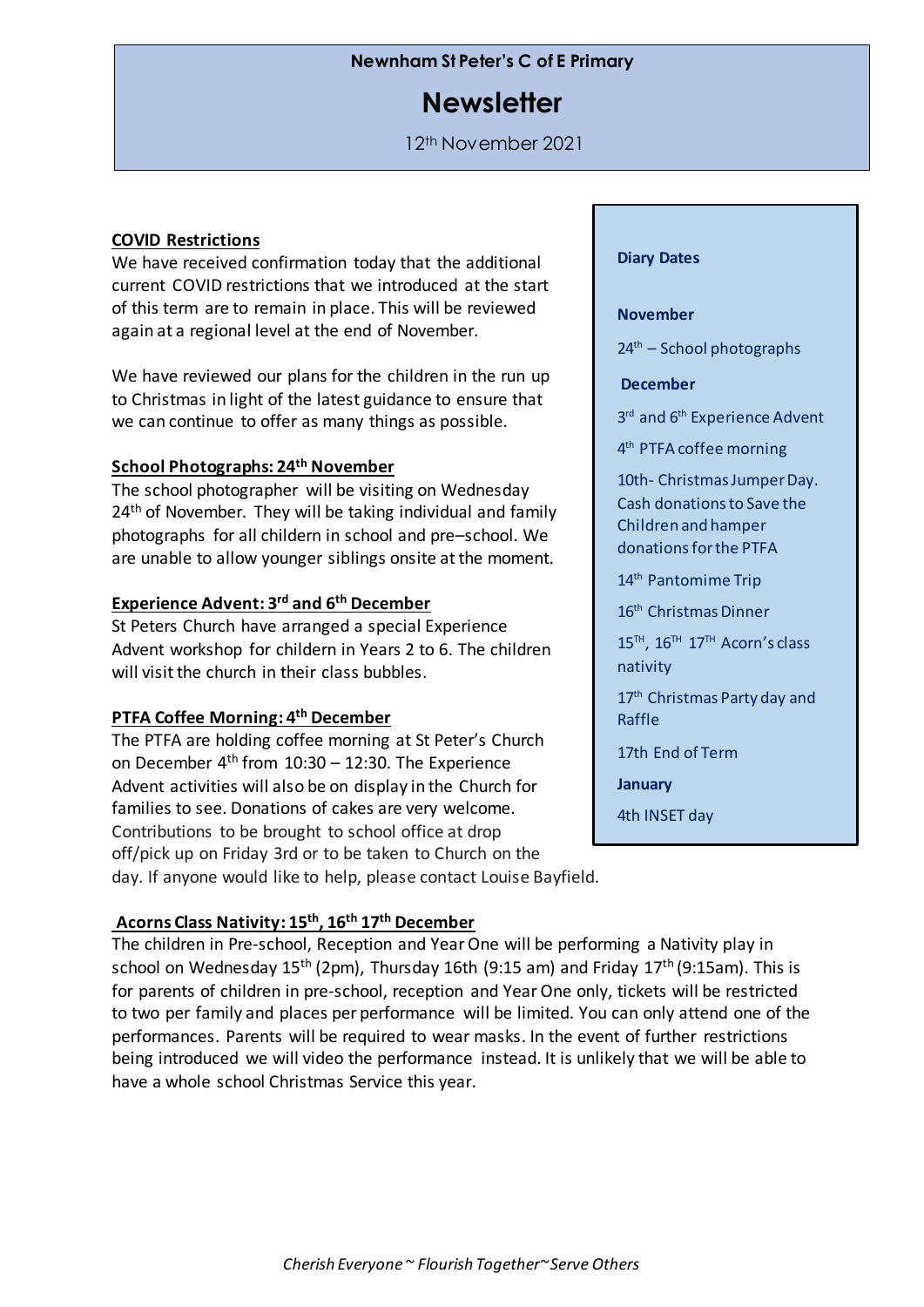# **Christmas Jumper Day and Hamper donations: 10th December**

Children can come to school wearing Christmas jumpers (or something festive – handmade is fine!) cash donations to Save the Children. Please can they also bring a donation for the Christmas hampers (toiletries, chocolates, wine etc)..

## **Christmas Pantomime Jack and the Bean Stalk: 14th December**

We are currently optimistic that this event will go ahead. The theatre has assured us that we will be the only school attending the pantomime and that there is sufficient space across the two floors for us to maintain our class bubble structure. Many thanks to the PTFA for funding the coaches. More details to follow.

# **Christmas Lunch Day: 16th December**

If your child does not normally have a school dinner you will be receiving a text from school with how to order a Christmas lunch. Children may still bring sandwiches if they prefer.

## **Christmas Party Day: 17th December**

Children can come to school in non-school uniform. Each class will have a party during the day. There will be no shared party food this year. The hamper raffle will be held during the day.

## **Christmas Carol Singing for Penby Lawn**

We will be taking our carol singing outside this year and will be visiting Penby Lawn so that residents can hear us from comfort of their own homes, dates to be confirmed.

#### **Celebrating Service**

Over the past term the children have frequently impressed me with their enthusiasm to help others. This year we are launching a Celebrating Service Award for children to share how they are living out our school vision of serving others at home, at school, in the community and in the wider world. The award will run from preschool to Year 6 working through the colours of the rainbow.

Younger children have suggested picking up litter, making a card to cheer someone up, helping to tidy up at home, older children are keen to organise their own event or lead on whole school activities. Today your child has taken home a Celebration Service Sheet to record their contributions. It would be lovely to see photographs, posters, powerpoints etc. of what the childern are doing to achieve their awards. Over the year we will build up a resource bank of ideas for each level that we can share with others.



This month's value ~ Forgiveness